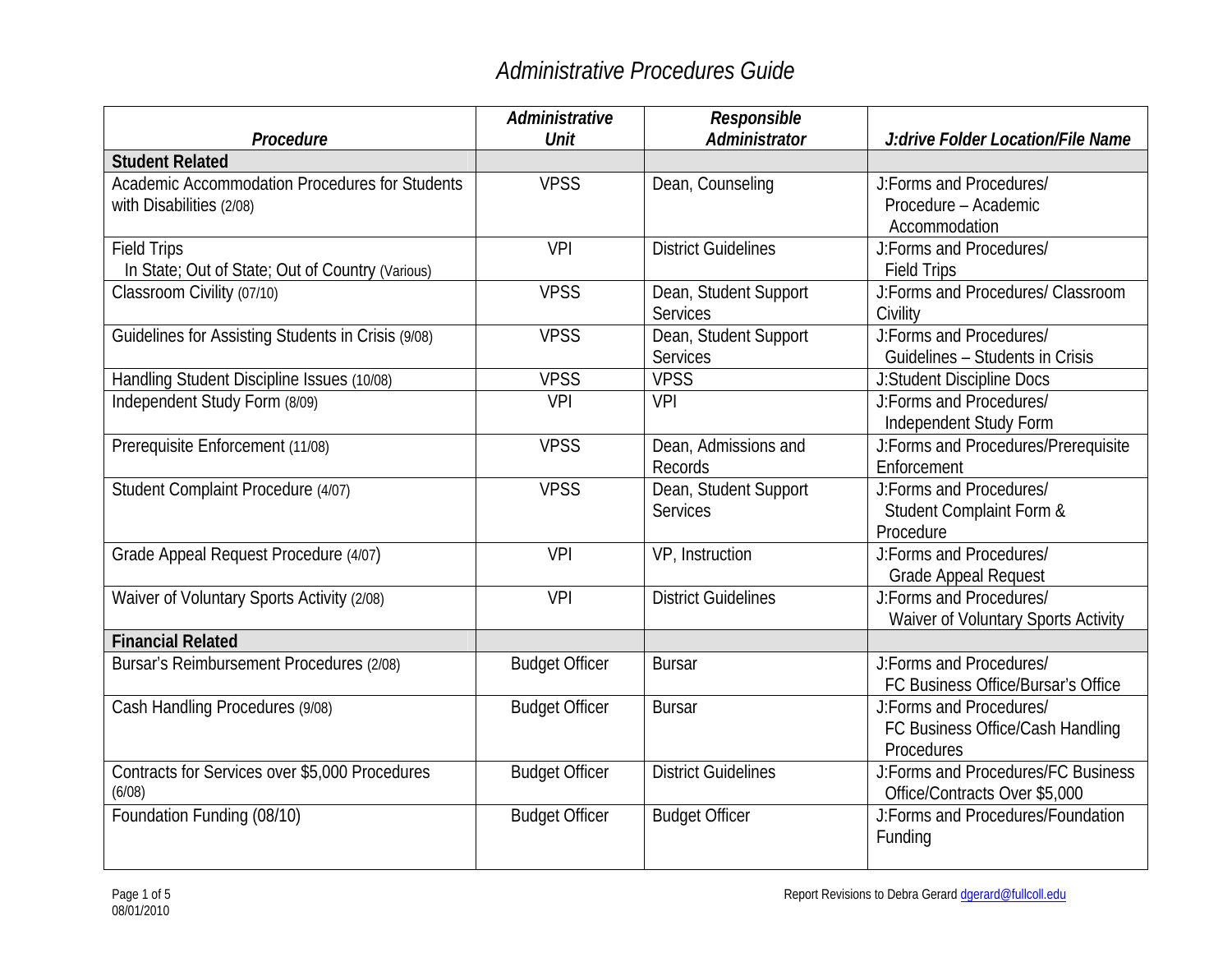|                                                      | Administrative         | Responsible                |                                                                     |
|------------------------------------------------------|------------------------|----------------------------|---------------------------------------------------------------------|
| Procedure                                            | Unit                   | Administrator              | J:drive Folder Location/File Name                                   |
| <b>Financial Related (continued)</b>                 |                        |                            |                                                                     |
| Fundraising Guidelines (5/08)                        | <b>Budget Officer</b>  | <b>Bursar</b>              | J:Forms and Procedures/                                             |
|                                                      |                        |                            | FC Business Office/Bursar's Office                                  |
| Hospitality Guidelines (8/07)                        | <b>Budget Officer</b>  | <b>Bursar</b>              | <b>Fundraising Guidelines</b><br>J:Forms and Procedures/FC Business |
| Hospitality/Activity Approval Procedure (3/09)       |                        |                            | Office/Hospitality                                                  |
| Mileage Reimbursements                               | <b>District Office</b> | n/a                        | J:Templates and District Forms/                                     |
|                                                      |                        |                            | District/Mileage Reimbursement                                      |
| Petty Cash Reimbursements                            | <b>District Office</b> | n/a                        | J:Templates and District Forms/<br>District/Petty Cash Form         |
| <b>College Related</b>                               |                        |                            |                                                                     |
| <b>Academic Computing</b>                            | <b>VPES</b>            | Director, Academic         | J:Forms and Procedures/Academic                                     |
| Banner Access Security Form (8/07)                   |                        | Computing                  | <b>Computing Forms</b>                                              |
| Banner Report Word Macro (2/02)                      |                        |                            |                                                                     |
| FCNet Account Request (7/08)                         |                        |                            |                                                                     |
| Drive Mappings (2/02)                                |                        |                            |                                                                     |
| Mailbox Archiving (10/02)                            |                        |                            |                                                                     |
| MS Media Order Form (7/08)                           |                        |                            |                                                                     |
| Service Request (7/08)                               |                        |                            |                                                                     |
| Software Installation Procedure-Multi/Single (10/08) |                        |                            |                                                                     |
| Concept Papers/Grants Procedures (11/05)             | <b>Budget Officer</b>  | <b>District Guidelines</b> | J:Forms and Procedures/Concept<br>Papers-Grants Procedure           |
| Contacting Campus Safety (02/10)                     | <b>VPSS</b>            | Director, Campus Safety    | J:Forms and Procedures/Contacting                                   |
|                                                      |                        |                            | <b>Campus Safety</b>                                                |
| Donations Procedures (3/09)                          | <b>Budget Officer</b>  | <b>District Guidelines</b> | J:Forms and Procedures/                                             |
|                                                      |                        |                            | Procedure - Donations                                               |
| Free Speech - Guidelines & Internal Protocol (7/08)  | <b>VPSS</b>            | <b>PIO</b>                 | J:Forms and Procedures/                                             |
|                                                      |                        |                            | Free Speech                                                         |
| Honorariums (01/09)                                  | <b>Budget Officer</b>  | <b>District Guidelines</b> | J:Forms and Procedures/Independent                                  |
|                                                      |                        |                            | Contractors/Honorariums                                             |
| Independent Contractor Procedures (10/08)            | <b>Budget Officer</b>  | <b>District Guidelines</b> | J:Forms and Procedures/                                             |
|                                                      |                        |                            | <b>Independent Contractors</b>                                      |
|                                                      |                        |                            |                                                                     |
|                                                      |                        |                            |                                                                     |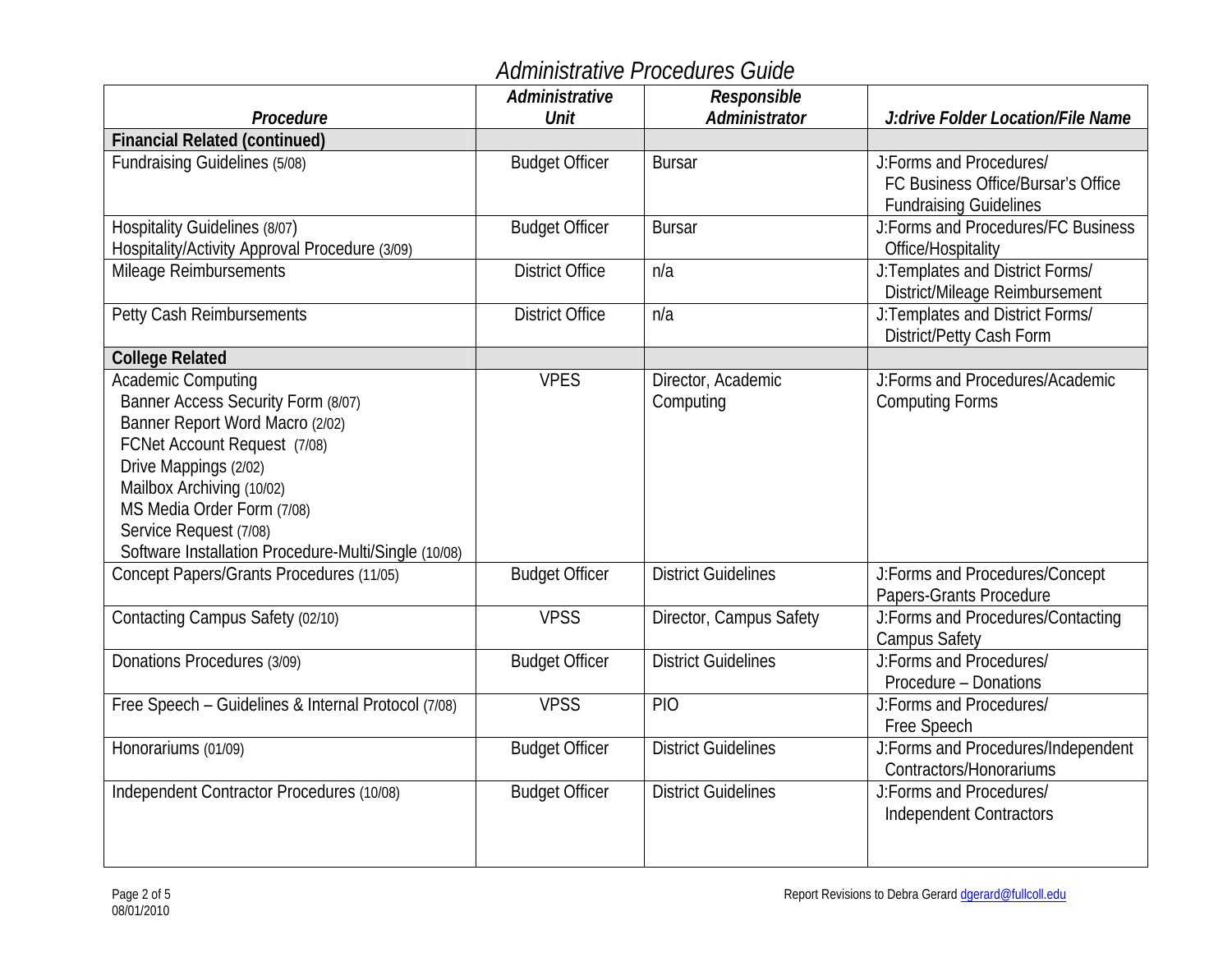|                                                     | Administrative         | Responsible                  |                                     |
|-----------------------------------------------------|------------------------|------------------------------|-------------------------------------|
| Procedure                                           | Unit                   | Administrator                | J:drive Folder Location/File Name   |
| <b>College Related (continued)</b>                  |                        |                              |                                     |
| Institutionalization Procedure (2/08)               | <b>Budget Officer</b>  | <b>Budget Officer</b>        | J:Forms and Procedures/             |
|                                                     |                        |                              | Procedure - Institutionalization of |
|                                                     |                        |                              | Programs                            |
| Key Distribution Procedure (12/05)                  | <b>VPES</b>            | Director, Facilities         | J:Forms and Procedures/             |
|                                                     |                        |                              | Procedure - Key Distribution        |
| Mass Email Guidelines (5/03)                        | President              | Director, Academic           | J:Forms and Procedures/             |
|                                                     |                        | Computing                    | <b>Mass Email Guidelines</b>        |
| Memberships (10/09)                                 | <b>Budget Officer</b>  | <b>District Guidelines</b>   | J:Forms and Procedures/             |
|                                                     |                        |                              | Memberships/                        |
|                                                     |                        |                              | Procedure - Memberships             |
| Motor Pool Procedures (fall 05)                     | <b>VPES</b>            | Director, Facilities         | J:Forms and Procedures/             |
|                                                     |                        |                              | <b>Motor Pool Procedures</b>        |
| Smoking Policy (3/07)                               | <b>VPSS</b>            | Director, Student Activities | J:Forms and Procedures/             |
|                                                     |                        |                              | <b>FC Smoking Policy</b>            |
| Summons and Complaints Procedure (1/05)             | President              | <b>District Guidelines</b>   | J:Forms and Procedures/             |
|                                                     |                        |                              | Procedure - Receipt of Summons      |
|                                                     |                        |                              | and Complaints                      |
| Travel Request Form (03/10)                         | VPI                    | Dean, Academic Services      | J:Forms and Procedures/             |
| Procedures for Professional Activity/Travel (06/09) |                        |                              | Travel                              |
| Travel Expense Report (04/10)                       | <b>District Office</b> | n/a                          | J:Templates and District Forms/     |
|                                                     |                        |                              | District/Travel Expense Report      |
| <b>Employee Related</b>                             |                        |                              |                                     |
| Applicant Travel Reimbursement Procedure (8/08)     | President              | <b>District Guidelines</b>   | J:Forms and Procedures/             |
|                                                     |                        |                              | Applicant Travel Reimbursement      |
| Campus-wide Positions with Reassigned Time (5/04)   |                        |                              | J:Forms and Procedures/             |
|                                                     |                        |                              | Procedure - Campuswide Positions    |
|                                                     |                        |                              | with Reassigned Time                |
| Classified Hiring Procedure (2/06)                  | President              | <b>District Guidelines</b>   | J:Forms and Procedures/             |
|                                                     |                        |                              | <b>Classified Hiring Procedures</b> |
| Employee Exit Procedure (10/08)                     | <b>Budget Officer</b>  | <b>Budget Officers</b>       | J:Forms and Procedures/             |
|                                                     |                        |                              | <b>Employee Exit</b>                |
|                                                     |                        |                              |                                     |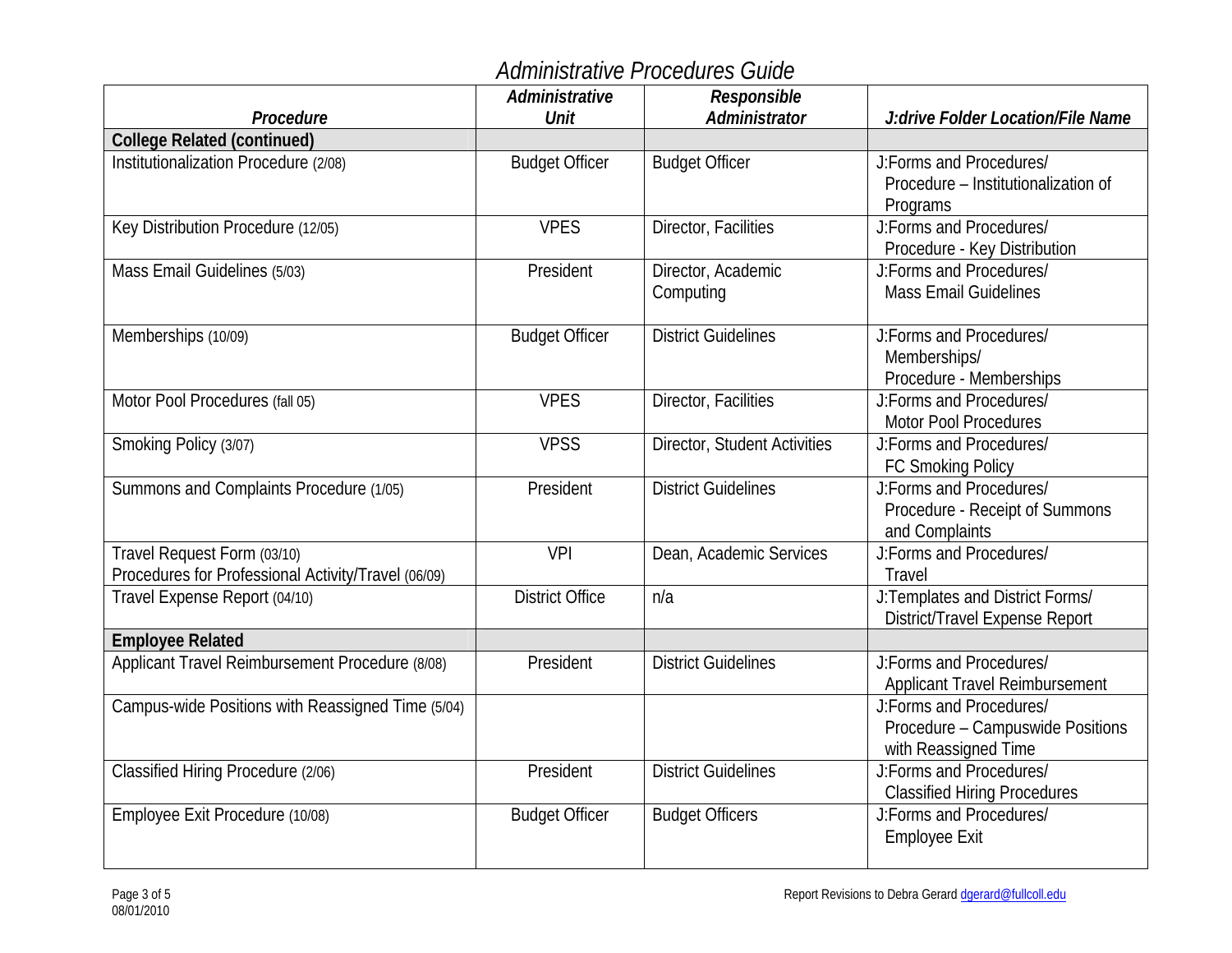|                                                     | Administrative        | Responsible                    |                                   |
|-----------------------------------------------------|-----------------------|--------------------------------|-----------------------------------|
| Procedure                                           | Unit                  | Administrator                  | J:drive Folder Location/File Name |
| <b>Employee Related (continued)</b>                 |                       |                                |                                   |
| Evaluation Signature Procedure (10/05)              | President             | <b>Budget Officer</b>          | J:Forms and Procedures/           |
|                                                     |                       |                                | Procedure - Evaluation Signature  |
| Faculty Payment for Hiring Committee Service (6/08) | <b>Budget Officer</b> | <b>District Guidelines</b>     | J:Forms and Procedures/           |
|                                                     |                       |                                | Procedure - Faculty Payment for   |
|                                                     |                       |                                | <b>Hiring Committee Service</b>   |
| Notification of Deceased Colleagues Procedure       | President             | <b>Executive Assistant III</b> | J:Forms and Procedures/           |
| (10/07)                                             |                       |                                | Notification Procedure.Deceased   |
| Professional Experts (7/09)                         | <b>Budget Officer</b> | <b>District Guidelines</b>     | J:Forms and Procedures/           |
|                                                     |                       |                                | <b>Professional Experts</b>       |
| Staff Assignment Sheet (5/1999)                     | <b>VPI</b>            | <b>District Guidelines</b>     | J:Forms and Procedures/           |
|                                                     |                       |                                | <b>Staff Assignment Sheet</b>     |
| Volunteers (5/07)                                   | <b>Budget Officer</b> | <b>Budget Officer</b>          | J:Forms and Procedures/           |
|                                                     |                       |                                | Procedure - Volunteers            |
| Workers Comp Forms                                  | President             | <b>District Guidelines</b>     | J:Forms and Procedures/           |
| Employee & Manager (5/06)                           |                       |                                | Workers Comp                      |
| <b>District Forms</b>                               |                       |                                | J:drive/Templates and District    |
|                                                     |                       |                                | <b>Forms/District</b>             |
| Board Agenda Items                                  |                       |                                |                                   |
| <b>Classified Staff</b>                             |                       |                                |                                   |
| Sabbaticals                                         |                       |                                |                                   |
| <b>TEA Forms</b>                                    |                       |                                |                                   |
| W-4 Forms (5/07)                                    |                       |                                |                                   |
| <b>Adjunct Faculty Forms (various)</b>              |                       |                                |                                   |
| Budget Transfer Forms (6/99)                        |                       |                                |                                   |
| <b>Cell Phones (05/09)</b>                          |                       |                                |                                   |
| Certificated Personnel Recommendation (6/99)        |                       |                                |                                   |
| Class Advancement Form for Faculty (7/08)           |                       |                                |                                   |
| Confidential Employee Evaluation Forms (3/04)       |                       |                                |                                   |
| Faculty Absence Forms (4/07)                        |                       |                                |                                   |
| Emergency Equivalency Exception Form (2/07)         |                       |                                |                                   |
| Equivalent Unit Credit (7/08)                       |                       |                                |                                   |
| JDQ Template (3/05)                                 |                       |                                |                                   |
| Load Banking Forms (6/99)                           |                       |                                |                                   |